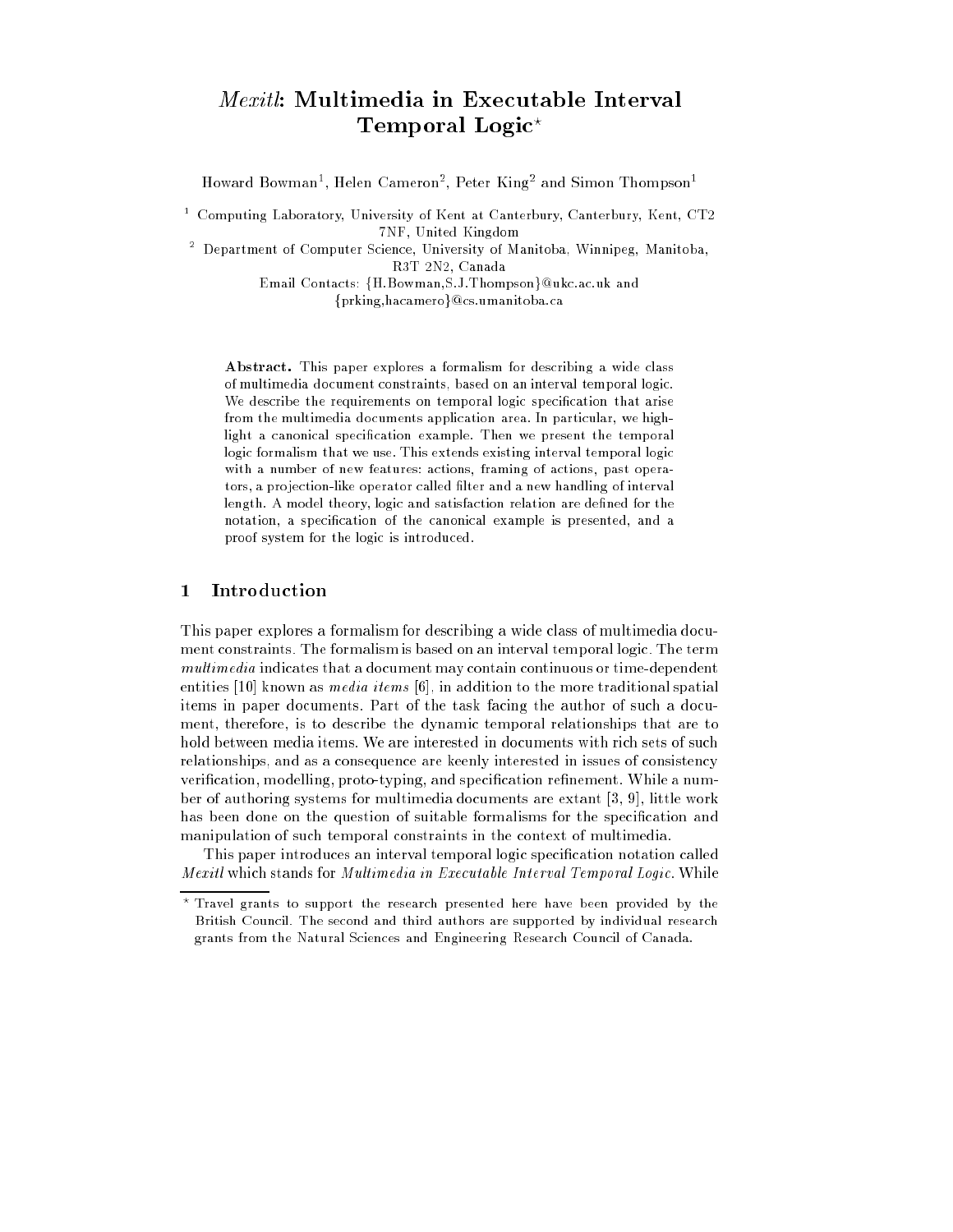the anticipated application area for this notation is multimedia, it is also relevant to other areas of real-time specification. King  $[11, 12]$  proposed the use of Interval Temporal Logic (ITL) to specify multimedia documents and the theory presented here stems from that earlier work.

A major difference between ITL and standard linear time temporal logic [15], is that ITL is interpreted over finite state sequences, called intervals, rather than over infinite models. A number of authors have investigated ITLs, including  $[4, 8, 13, 16]$ . The restriction to finite states prompts consideration of a number of temporal operators not typically found in non-interval temporal logics, such as chop and projection, which will be discussed in Section 3.1.

We anticipate that complete specifications of multimedia documents will have a number of elements. Firstly, an abstract data typing notation will be used in order to describe the primitive operations/actions (we use these terms interchangeably in the sequel) to be used in specifying the document. Actions such as displayCaption or playVideo are typical examples. A suitable abstract data typing notation is suggested in [11]. We will not consider this notation here, rather the specification language that we present takes the primitive actions as given. In addition, mechanisms to define composite actions out of primitive actions can be added.

We introduce a methodology for developing multimedia artefacts using  $Mex$ itle specifications are written in the logic, and remited according to the rules of the language. Implementations can be developed in various ways, including either by means of deterministic refinements or as proofs of *Mexitl* formulas interpreted in a constructive logic.

Structure of the Paper. The paper is structured as follows. Section 2 reviews the requirements associated with multimedia documents. In particular, an example of a typical presentation from the field is highlighted. Section 3 presents the specification notation that we are advocating. The operators of the core language are presented, the model theory is highlighted and the satisfaction relation is defined. Section 4 contains an account of how the operators used in the paper are derived from the core operators of the language. Then Section 5 applies the defined notation to the requirements highlighted in Section 2. Section 6 gives an initial account of the logic of the Mexitl operators. Related work is discussed in Section 7 and concluding remarks are presented in Section 8.

Note that a shorter version of this paper has been published as [2].

# <sup>2</sup> Multimedia Documents

#### 2.1 Multimedia Document Requirements

There is no extant formal or standard taxonomy of functional requirements for temporal constraints among media items in multimedia documents. However, the multimedia literature displays a good deal of commonality and agreement in this regard. Indeed, in [6], Erfle presents a set of eighteen issues, or functional requirements, which he regards as being sufficient to describe multimedia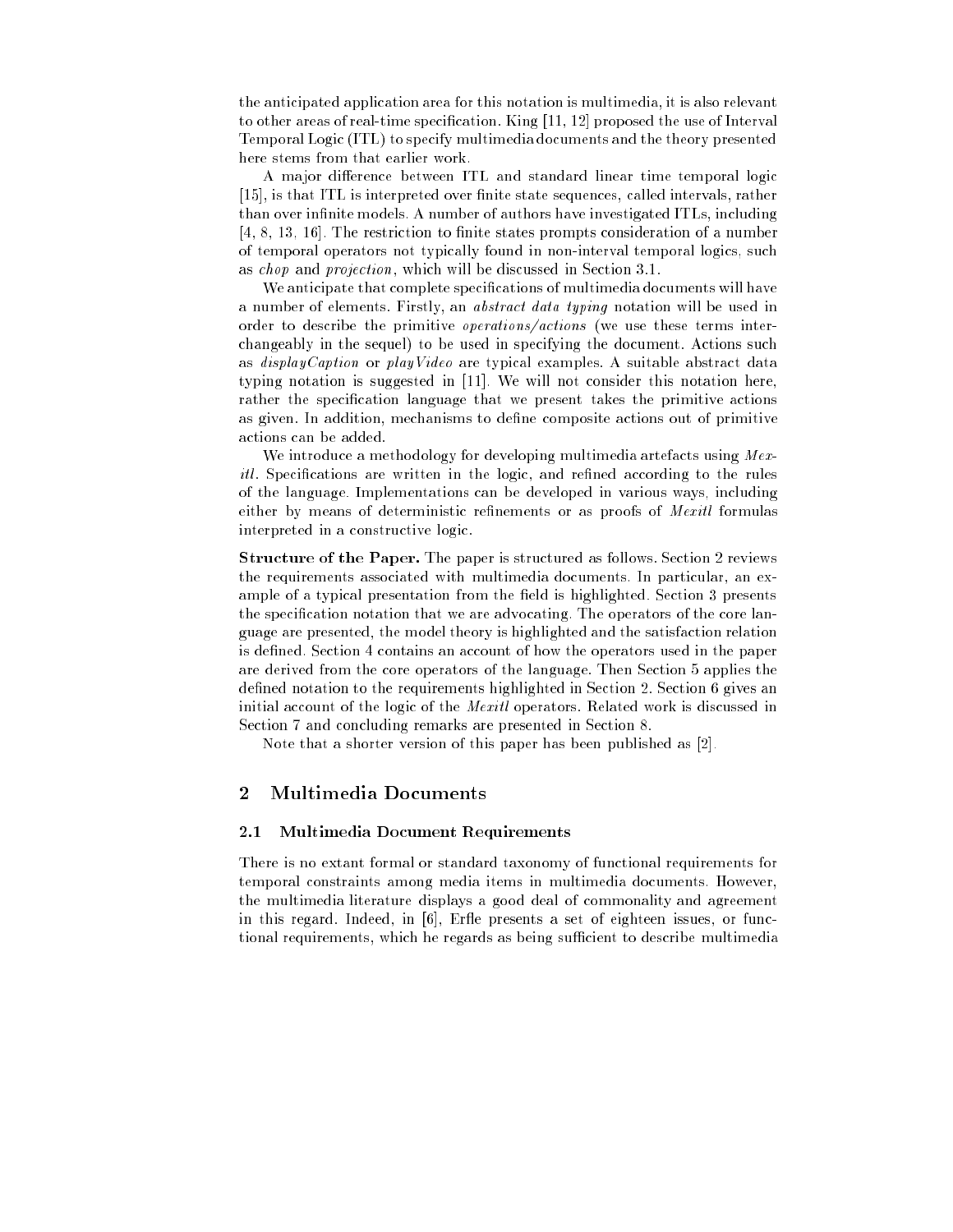documents. This set was obtained by a study of what is provided in a number of existing authoring systems and standards. In [11], King presents an alternative set of eight requirements, which encompasses Erfle's set. We will not repeat this work in any detail here, but for the sake of completeness we will provide a summary of the requirements. We will divide our summary into two sets of requirements, a set of three general requirements, which are dictated mainly by the authoring aspect of this area of application, followed by eight individual functional requirements.

This summary of requirements will be illustrated by a fairly complex example. In Section 5.2, we will show how each component of this example is expressible in the formalism to be described in Sections 3 and 4.

General Requirements The most basic requirement is to represent the *display* of a media item. Indeed, we require various forms of display. We first require what we might term *standard* display, where a media item is simply presented in its normal fashion at its normal rate. In addition, to the extent that the physical properties of the medium in question permit them, we must allow in our formalism for variations of this standard display such as presenting at half speed, rewind, fast-forward, and so forth.

Secondly, we need to represent the notion of reader intervention during a multimedia display. This intervention will frequently require early termination of a media item.

Thirdly, we require facilities for composing sets of constraints. Documents, just like programs, are rarely static or fixed, and new documents are often created by adding to existing ones. An author will frequently use a section of an existing document as part of a new, larger document. We thus require the ability to express both serial and parallel composition of sets of media item constraints. Parallel composition is also required to permit independent development of what are termed channels in the multimedia literature [3, 9], which may then be combined so that they occur in the same time interval  $-$  that is, in the same multimedia presentation.

In this work we have chosen to generalise somewhat the notion of channel as it is used in the multimedia literature. See [3, 9], for example, where the term channel refers to a single type of medium, and one may refer, for example, to the video channel or the audio channel. By way of contrast, our notion of channel is a higher-level one, corresponding more closely to the notion of an independent author. In our work, therefore, a channel will usually contain items of differing physical media types, since a single author may well wish to make use of such a variety of media types in creating part of a complete multimedia document. Our use of the term channel is akin to the use of such terms as "thread" in other areas of computer science.

Functional Requirements The following eight individual items are required, although arbitrary combinations of these items are also to be permitted: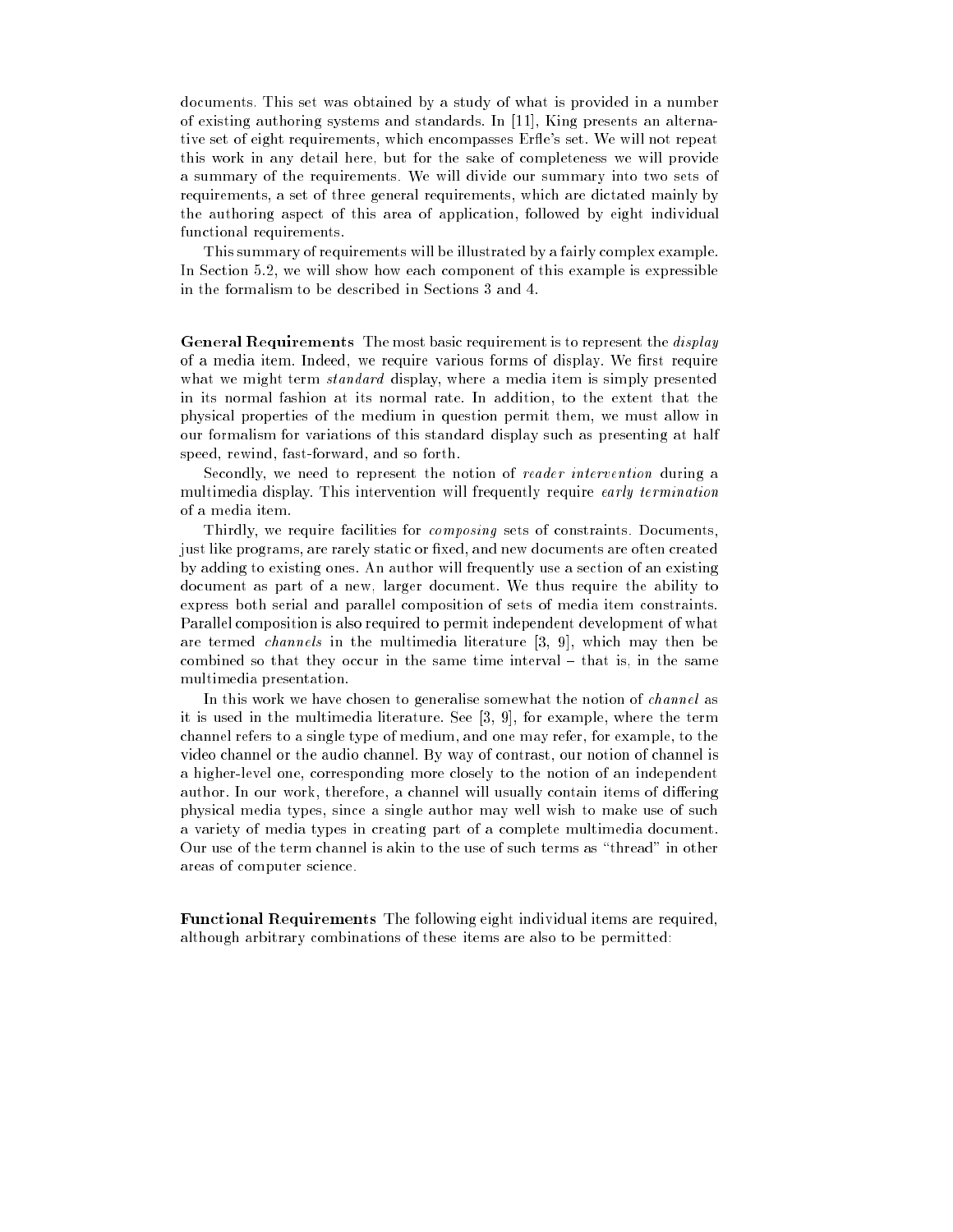- 1. Temporal placement of a media item at an absolute (time) point;
- 2. Specication of the duration of a media item;
- 3. Determination of the start and finish points of a media item;
- 4. Relative placement of two or more media items;
- 5. Repetitive display of a media item;
- 6. Conditional display of a media item;
- 7. Scripting, that is, using events or conditions occurring in one media item to control the display of a second; and
- 8. Exception handling, that is controlling error situations which may occur during the display of a multimedia document.

### 2.2 Example

We will now illustrate the requirements list given in the previous section by introducing an informal specication of a fairly elaborate example of a multimedia document. We will annotate the various parts of this example with references to the corresponding items in the list given above. This entire example will be expressed in the ITL formalism in Section 5 below. We refer to this example as the Beethoven Problem. The Beethoven Problem requires the development of a multimedia document consisting of an audio of Beethoven's Fifth Symphony, Opus 67 in C minor, together with various other media items which are designed to illustrate the music as it is played. King [12] presents an earlier version of a portion of this example.

Beethoven's Fifth Symphony comprises four movements.

1. Play the four movements of the symphony in sequence with a gap of 20 seconds between each movement.

This simple example uses sequential composition and duration specication; it involves Requirements 2 and 4. Note that King [11] shows in detail how n-ary temporal relations can be represented in (a subset of) the formalism described herein; we will not repeat the details of this. Strictly speaking, this example also involves Requirement 1, since we are assuming that the symphony is to begin at time zero. Note also that in what follows we will not be very concerned about temporal units or the granularity of real time. We may, for example, simply assume that one clock tick equals one second, or any other convenient unit.

2. Before the first movement begins, play an audio which announces the name of the symphony, the composer, and the orchestra. Two seconds after this audio starts, display a video still of Beethoven. Stop the video still display as the first movement starts. After the last movement, wait 3 seconds and display for 30 seconds a video of Ludwig van Beethoven and then, after a further 5 seconds, display information about how to order this presentation. The various parts of this specification may be composed in a variety of ways. For example, each might occupy a separate channel and all channels then be composed in parallel. Alternatively, they may be incorporated by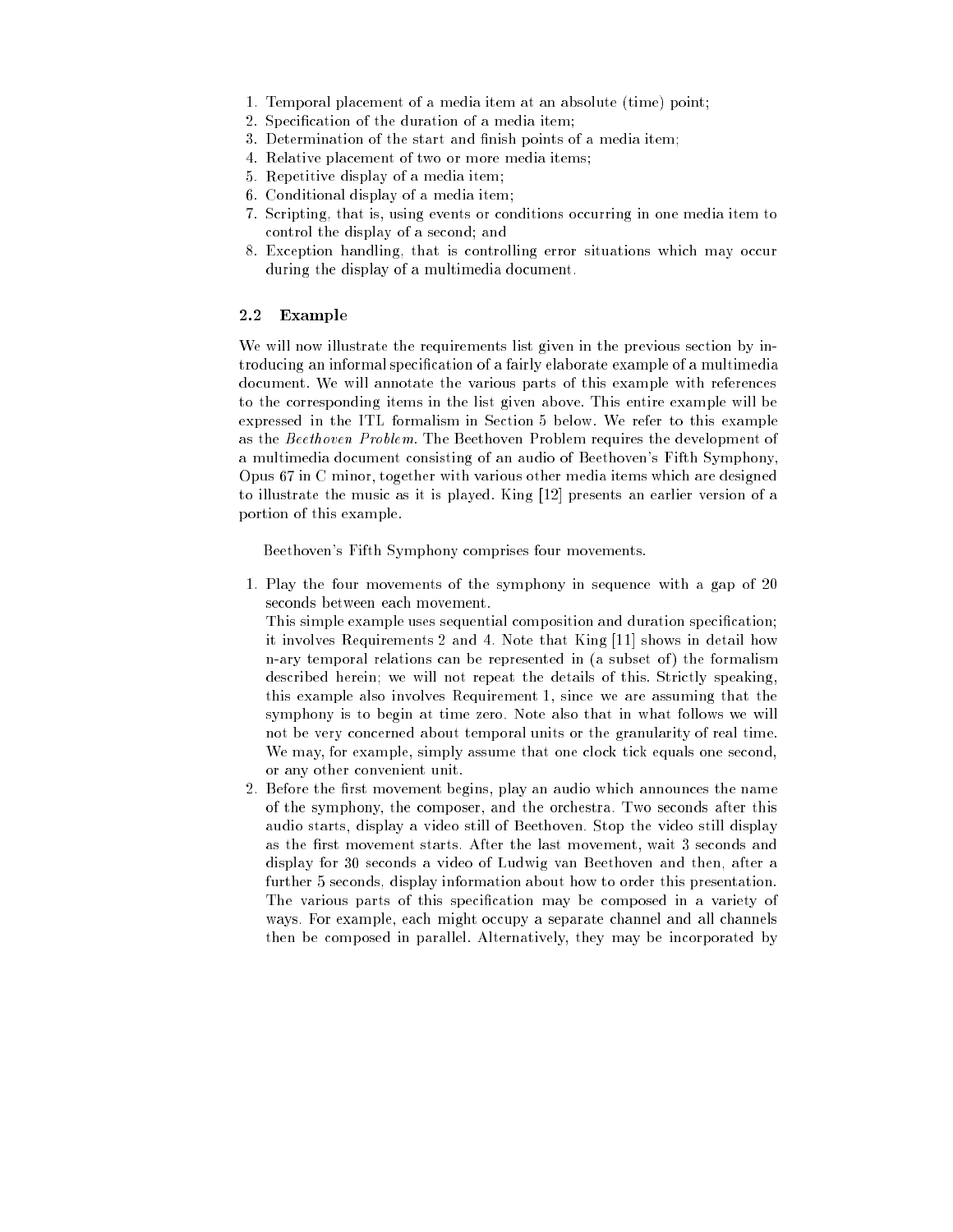serial composition into one of the existing channels. The choice to be made is largely a matter of taste. As individual items, they involve serial composition together with Requirements 2 and 4.

3. At the start of each movement display an appropriate title for 5 seconds. Each title is a video still. Repeat the 5 second display of each title every 3 minutes during the corresponding movement.

We may regard the display of the four video stills as comprising a second channel, which is to be composed in parallel with the first: the four movements. We have an instance of Requirement 5, a repetitive display. The actual display of the video stills themselves requires duration specication as in Requirement 2.

4. The audio introduced in Example 2 is actually in three parts, corresponding to the name of the symphony, the composer, and the orchestra. During this audio display,

either display a rolling text item containing the same information (assume this item has the same length as the audio)

or display, in sequence, three video stills containing the same information for the appropriate time lengths.

This example is a further instance of parallel composition, but also introduces a conditional specication (Requirement 6), and also involves some simple sequential composition.

5. The twenty second gap between the second and third movements should be replaced by a video/audio display describing the third movement. If the video/audio display takes longer than twenty seconds, truncate the display to twenty seconds.

This example illustrates the need for an exception handling facility; we must allow for truncation of the display in question if it does in fact require longer that 20 seconds, and decide what happens if it requires less that 20 seconds. Note, therefore, that we require the start and finish points of the item, an illustration of Requirement 3.

- 6. At the first sound of a viola, display a purple band for 3 seconds.
- 7. During the first crescendo passage, display a mammoth.
- 8. During each crescendo passage of the first movement, display a looped video tape of a bug climbing an inclined plane. For each crescendo passage after the first one, continue playing the video from the point at which it was previously stopped.
- 9. Count the number of C minor chords in the symphony.
- 10. During each staccato note of the first movement, flash the screen red. Examples 6 to 10 illustrate the need for what we have chosen to call scripting, using events or conditions in one media item to control the display of a second. Examples 6 and 7 refer to a particular instance of such conditions, the first occurrence in both these cases. Examples  $8, 9$  and  $10$  refer to all instances of such conditions. Note that these conditions that may hold at
	- a specific time point (staccato) or over an interval (crescendo). Example 9 is a somewhat different example of scripting, where the operation to be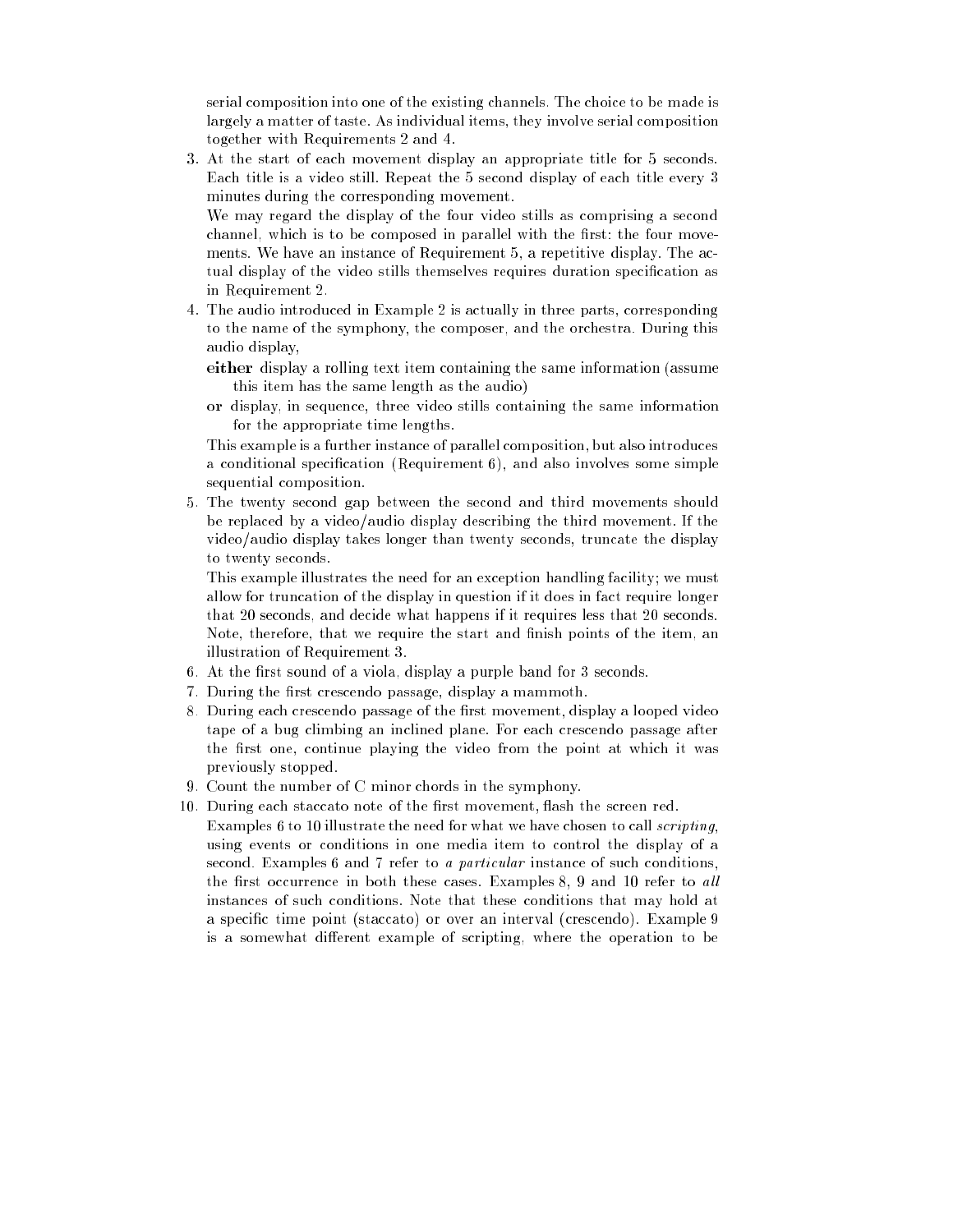performed is a housekeeping task, counting the number of chords, rather than the display of a media item.

This definition of the Beethoven problem illustrates each of the eight items listed under functional requirements. It also illustrates some, but not all, of the general requirements appearing in Section 2.1. Specically, the notions of parallel and sequential composition are illustrated, but the notions of variable speed display and of reader intervention are not included. In order to illustrate these latter points, we now present two additions to the Beethoven problem, though these additions will not form part of the formal Mexitl specification to be presented in Section 5.

- 1. The reader may interrupt and stop the audio occurring at the beginning of the presentation (introduced in Part 2 above) and proceed directly to the start of the first movement.
- 2. The reader may stop and rewind the tape containing any movement. The reader may then replay that movement, and at any subsequent point may fast-forward to the end of that movement.

#### Introduction to Mexitl 3

We present a *core language* for *Mexitl*, which contains the primitive constructs of the notation. Then we describe the model theory underlying the language; this theory is based upon finite sequences of states (called *intervals*) and we define the satisfaction relation, which characterises the intervals that satisfy a logical formula.

#### 3.1 The Core Language

Expressions The core language uses a simple expression notation. Expressions have the following form:

 $E := c | v | V | f(E) |$  mylen

where  $c \in \mathcal{N}$ ,  $v \in \textbf{Var}_{static}$ , the set of static variables,  $V \in \textbf{Var}_{static}$ , the set of state variables, and  $f$  is in a set of assumed functions (in some areas of the literature static and state variables are called respectively rigid and flexible variables [15]). We also assume a set  $Var = Var_{static} \cup Var_{state}$  of variables.

In addition, mylen is a distinguished variable which denotes the length of the current interval. This operator reflects the finiteness of models for  $Mex$ itl. The inclusion of mylen is a departure from standard interval temporal logic. We discuss the motivation for its inclusion in the next subsection.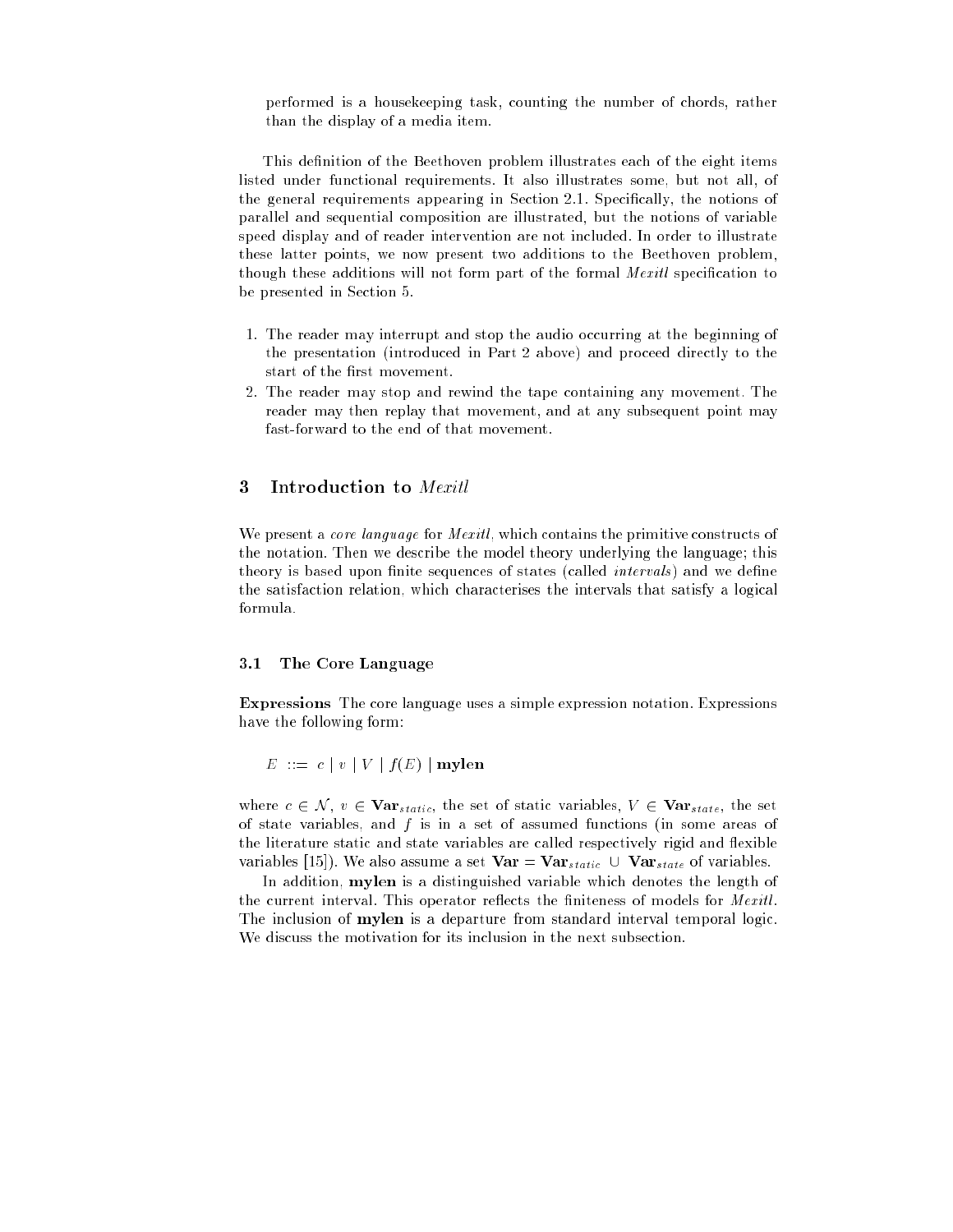The Logic The domain of logical propositions is denoted P and  $P \in \mathcal{P}$  is constructed as follows:

$$
P ::= \mathbf{read}_{X}(V) \mid a_{X}(E) \mid a_{X} \mid p(E_{1}, ..., E_{n}) \mid E = E \mid \mathbf{False} \mid P \Rightarrow P \mid P
$$
\n
$$
P : P \mid P \quad \mathbf{proj} \quad P \mid P \quad \tilde{\mathbf{r}} \quad P \mid (\exists x < E)P \mid P \quad \mathbf{filter} \quad P
$$

Among the above propositions, read and <sup>a</sup> belong to the set Act of actions and X is a set of such actions. Also p is in a set of given predicates; V is a state variable and  $E$  is an expression, as defined above.

Much of this logic will be well known to a reader familiar with interval temporal logic.

- ${\bf -}$  False and  $P \Rightarrow P$  are the familiar connectives of classical propositional logic.  ${p(E_1, ..., E_n)}$  denotes application of a predicate to n expressions. In standard
- fashion, we will often write binary predicates infix.
- $= E = E$  gives equality of expressions.
- $-$ ; is the sequencing operator, chop, familiar from [16]. An interval satisfies  $P$ ; Q if the interval can be divided into two contiguous sub-intervals, such that  $P$  holds over the first subinterval and  $Q$  holds over the second.
- $=$  proj is the projection operator, also described in [16]. An interval satisfies P proj  $Q$  if it can be sub-divided into a series of sub-intervals each of which satisfies  $P$  - we call P the projection formula - and the new interval formed from the end points of these sub-intervals satisfies  $Q$ , which we call the projected formula.

The reader who requires a more detailed discussion of these operators is referred to [16]. The remainder of our operators are not standard, and thus, require a little more explanation.

Actions. Actions in *Mexitl* are atomic, in the sense that they cannot be analysed into simpler components. Time is discrete, and an action is thought of as taking place in a single state; composite actions are built as Mexitl combinations of atomic actions using operators such as ;.

read(V),  $a(E)$  and a define the forms that actions can take. read(V) is a distinguished action; it is the only input action.  $\text{read}(V)$  enables new values to be bound to the variable  $V$  in the current state. User-defined actions, over which a ranges in the syntax above, will be defined in the separate abstract data typing notation, with their associated type information. Simple non-parametrised actions can be specied by referencing an action, <sup>a</sup> say, without any data parameter. Thus, this action can occur at a state without accessing the bindings at that state. In contrast, when actions of the form  $a(E)$  occur at a state, the value of <sup>E</sup> with respect to the bindings at that state is associated with the occurrence. One example of such an action is the output of the value of an expression.

From a logical point of view we can think of an action <sup>a</sup> as an atomic proposition and of  $a(E)$  as an application of an atomic predicate.